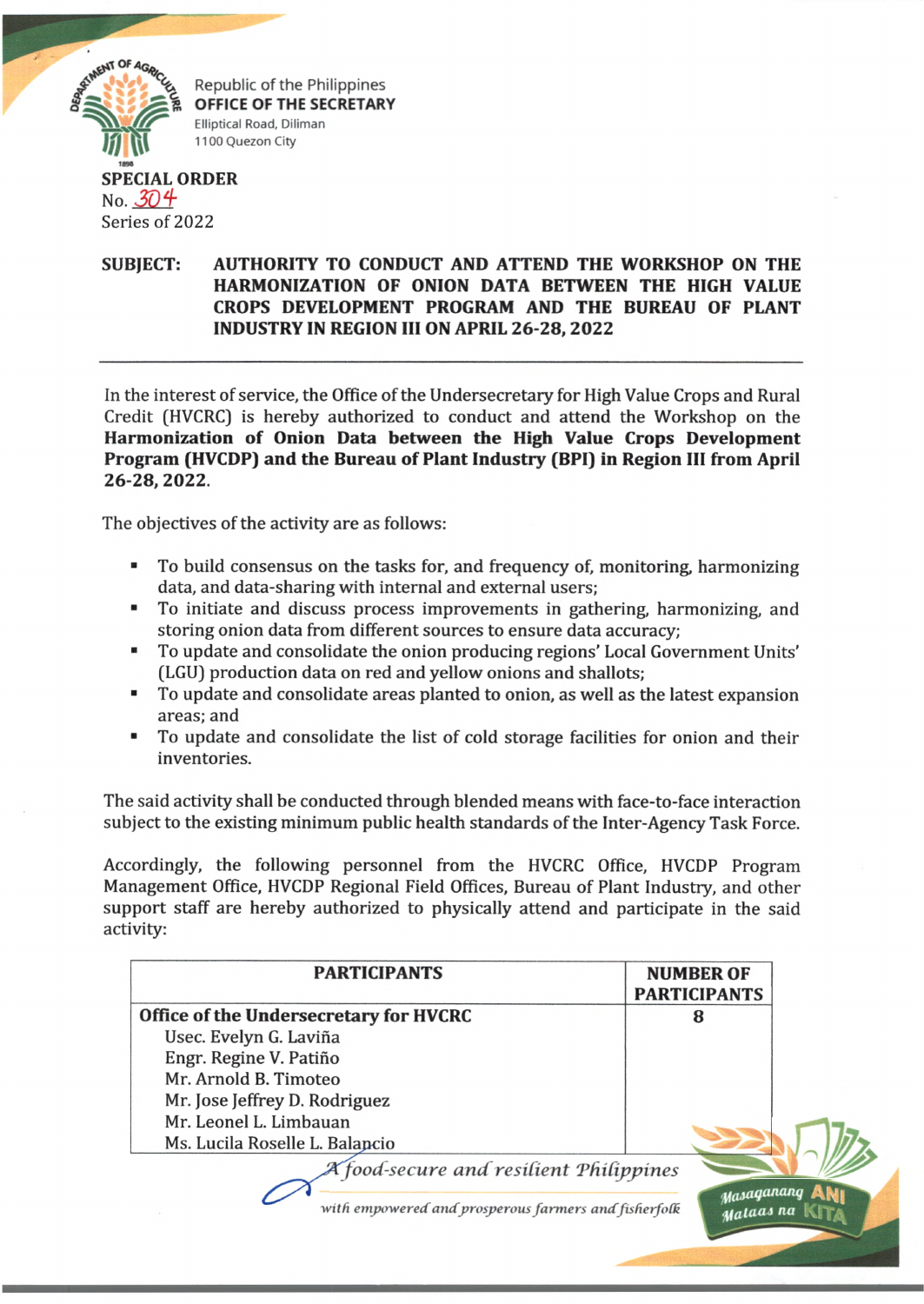| Ms. Maria Rabi M. Mendez                                |    |
|---------------------------------------------------------|----|
| Mr. Jeffrey Venterez                                    |    |
| <b>National High Value Crops</b>                        | 3  |
| <b>Development Program</b>                              |    |
| Dir. Gerald Glenn F. Panganiban                         |    |
| Ms. Francisca R. Bormeda                                |    |
| Mr. Geronimo C. Dela Cruz                               |    |
| <b>HVCDP Regional Coordinators and Report Officers</b>  | 16 |
| Mr. John David Rondal - DA RFO I                        |    |
| Ms. Carol Albay - DA RFO II                             |    |
| Ms. Valery Coca - DA RFO II                             |    |
| Engr. AB P. David - DA RFO III                          |    |
| Ms. Christine Joy Corpuz - DA RFO III                   |    |
| Ms. Janice Fajardo - DA RFO IV-A                        |    |
| Ms. Renie Madriaga - DA RFO IV-B                        |    |
| Ms. Micah Cataloctocan - DA RFO IV-B                    |    |
| Mr. Jonifer B. Frades - DA RFO VI                       |    |
| Mr. Richard M. Agudines - DA RFO VI                     |    |
| Ms. Priscilla G. Soriano - DA RFO VII                   |    |
| Mr. Albert Cuadra - DA RFO IX                           |    |
| Ms. Kersten Pagalan - DA RFO X                          |    |
| Mr. Ronnie Mahinay - DA RFO XI                          |    |
| Ms. Crystal Venus Santander - DA RFO XI                 |    |
| Mr. Harmie Hechanova - DA RFO XII                       |    |
| <b>BPI</b>                                              | 10 |
| Ms. Mary Ann Guerrero - CRPSD                           |    |
| Mr. Jerico Noynay - CRPSD                               |    |
| Ms. Julie Fearl Doping - Office of the Director         |    |
| Mr. Remegio Martin Manansala - PMO                      |    |
| Mr. Jose Diego Roxas - NSIC                             |    |
| Mr. Al Christian Hilario - NPQSD                        |    |
| Mr. Ace Pascual - NPQSD                                 |    |
| Ms. Paula Del Rosario - NPQSD                           |    |
| Ms. Lisa Dorado - CPMD                                  |    |
| Mr. Carlos Pedracio - PPSSD                             |    |
| <b>Agribusiness and Marketing Assistance Service</b>    | 1  |
| <b>Information and Communication Technology Service</b> | 1  |
| <b>Other Support Staff from DA RFO III</b>              | 9  |
| <b>Support Staff</b>                                    | 7  |
| <b>Drivers</b>                                          |    |
| <b>TOTAL</b>                                            | 55 |

 $\sim$   $\sim$  $\sim$ 

> In case changes in venue and dates shall be necessary either due to health restrictions or unavailability of venue, Undersecretary Evelyn G. Lavina or her Officer-in-Charge is hereby authorized to approve such changes.

> > *JA. food-secure and resident PftiCippines*



with empowered and prosperous farmers and fisherfolk